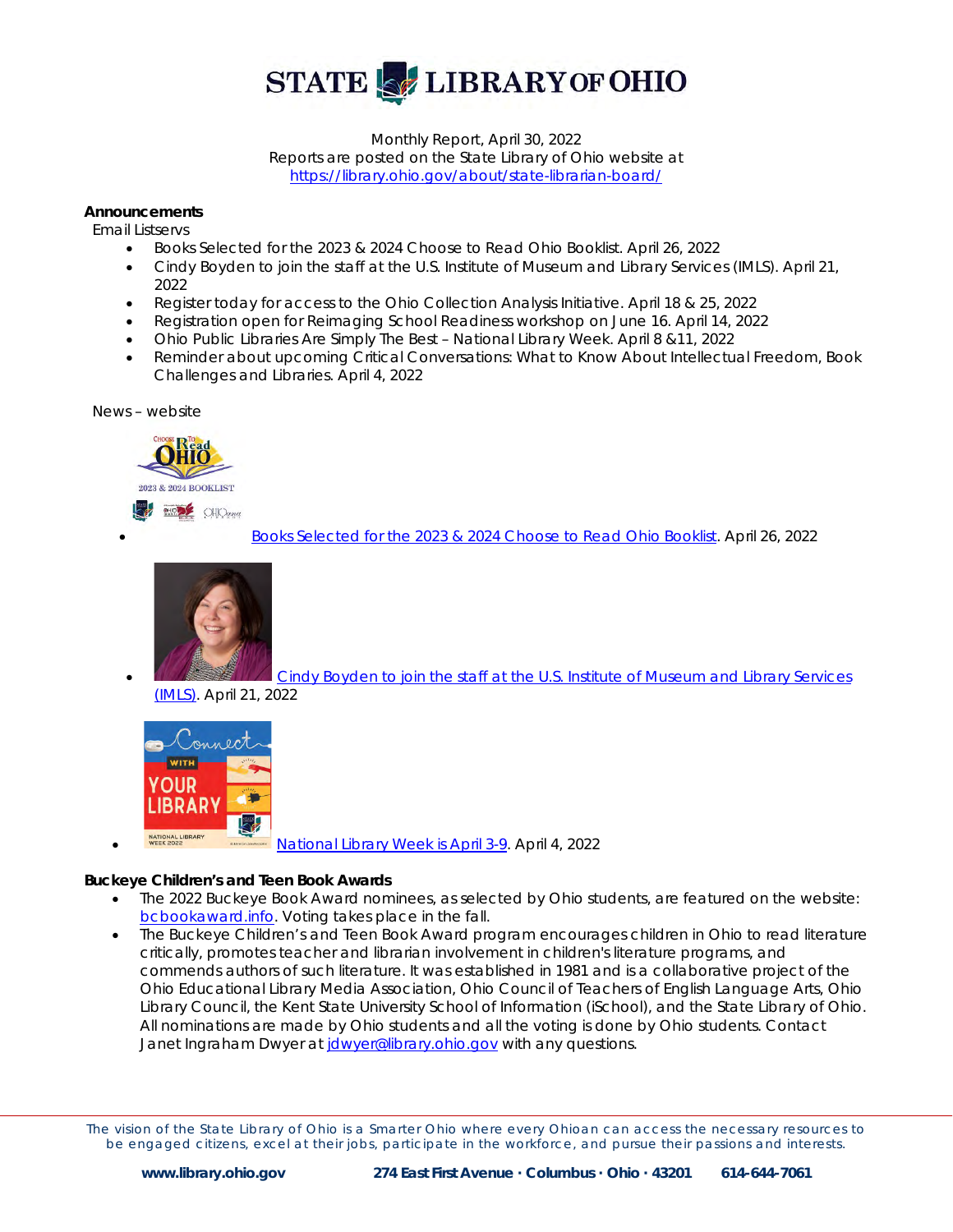#### **Choose to Read Ohio**

- The **[2021 & 2022 CTRO booklist](https://library.ohio.gov/documents/choose-read-ohio-2021-2022-titles/)** features 20 notable titles by Ohio authors and illustrators, for all ages and reading levels. Readers' toolkits for all 20 of the 2021 & 2022 titles, and for every book featured on previous CTRO booklists, are available for download on the CTRO website [\(library.ohio.gov/ctro\)](https://library.ohio.gov/services-for-libraries/library-programs-development/ctro/). Toolkits include discussion questions, extension activities, author biographies, links, and resources for library program planning, book group use, and individual exploration.
- The **[2023 & 2024 CTRO booklist](https://library.ohio.gov/news/books-selected-for-the-2023-2024-choose-to-read-ohio-booklist/)** was formally announced in conjunction with the [Ohioana Book Festival](http://www.ohioana.org/programs/ohioana-book-festival/) in late April. 74 Ohio educators, librarians and library specialists, and other advocates for books and readers participated in the selection process as [CTRO electors.](https://library.ohio.gov/services-for-libraries/library-programs-development/ctro/selection-process/)
- The **CTRO book widget** provides libraries a customizable platform to showcase books by Ohio authors and illustrators and to provide access to readers' toolkits and more. See it in action at [https://library.ohio.gov/ctro](https://library.ohio.gov/services-for-libraries/library-programs-development/ctro/) and download it here: [github.com/StateLibraryofOhio/ctro-book-widget.](https://github.com/StateLibraryofOhio/ctro-book-widget)
- CTRO, a project of the State Library of Ohio, Ohioana Library, and Ohio Center for the Book, encourages libraries, schools, families, and others to build a community of readers and an appreciation of Ohio authors, illustrators, and literature. The biennial CTRO booklist spotlights the diversity and quality of Ohio literature[. Learn more about CTRO](https://library.ohio.gov/services-for-libraries/library-programs-development/ctro/choose-to-read-ohio-credits/) or contact Janet Ingraham Dwyer at [jdwyer@library.ohio.gov](mailto:jdwyer@library.ohio.gov) with any questions.

#### **Digital Initiatives**

- Staff contributed the following blog posts to the [Ohio Memory](https://gcc02.safelinks.protection.outlook.com/?url=http%3A%2F%2Fohiomemory.org%2F&data=05%7C01%7Cjward%40library.ohio.gov%7C8c890ad003db45b0d73108da2d41dbfc%7C50f8fcc494d84f0784eb36ed57c7c8a2%7C0%7C0%7C637872058124894941%7CUnknown%7CTWFpbGZsb3d8eyJWIjoiMC4wLjAwMDAiLCJQIjoiV2luMzIiLCJBTiI6Ik1haWwiLCJXVCI6Mn0%3D%7C3000%7C%7C%7C&sdata=Q1B1CPGcfetjQnCc7GBFi7nYFzjXf15EKu78ZRWujOE%3D&reserved=0) blog:
	- o Shannon Kupfer-Trausch wrot[e Homes Sweet Homes: Houses in Ohio Memory](https://gcc02.safelinks.protection.outlook.com/?url=https%3A%2F%2Fohiomemory.ohiohistory.org%2Farchives%2F5669&data=05%7C01%7Cjward%40library.ohio.gov%7C8c890ad003db45b0d73108da2d41dbfc%7C50f8fcc494d84f0784eb36ed57c7c8a2%7C0%7C0%7C637872058124894941%7CUnknown%7CTWFpbGZsb3d8eyJWIjoiMC4wLjAwMDAiLCJQIjoiV2luMzIiLCJBTiI6Ik1haWwiLCJXVCI6Mn0%3D%7C3000%7C%7C%7C&sdata=1T%2BSCyZo9w3xnx%2Bo%2B4lry81DKghRx7nehD0Xi6jUs70%3D&reserved=0)

#### **Exhibits/Displays**



 $\bullet$  1922  $\bullet$  Marsha McDevitt-Stredney is planning a Lincoln Memorial 100<sup>th</sup> Anniversary display for the Ohio Statehouse.

- o The display will be installed on May 6 and will features state and federal government documents and other published information about the planning, building, and opening day dedication of the Lincoln Memorial, as well as other key moments in history at the memorial.
- o The display will include original reports and other writings, and facsimiles of publications and photographs downloaded and printed from digital libraries. The display will be located outside of the historic governor's office in the Ohio Statehouse through the end of June.

#### **Government Publications**

• Government Documents Librarian Elissa Lawrence is working with the Government Publishing Office (GPO) Federal Depository Library Program (FDLP) to assist with questions from Ohio depository libraries. Any questions or issues? Email [govdocs@library.ohio.gov.](mailto:govdocs@library.ohio.gov)

#### **Guiding Ohio Online**

- The application period for the State Library of Ohio's LSTA grant-funded Guiding Ohio Online program closed on March 21. The **[Guiding Ohio Online](https://library.ohio.gov/services-for-libraries/library-programs-development/guiding-ohio-online/)** program, which targets libraries serving rural populations in Ohio, helps Ohioans develop the skills needed to fully participate in the digital age.
	- o Applications are currently being reviewed; libraries will be notified of application status in mid-May.
- If you have any questions, concerns or comments regarding the funding or budget of Guiding Ohio Online, please contact the LSTA Office at **[LSTA@library.ohio.gov](mailto:LSTA@library.ohio.gov)** or by calling 800-686-1532 or 614-644- 6863.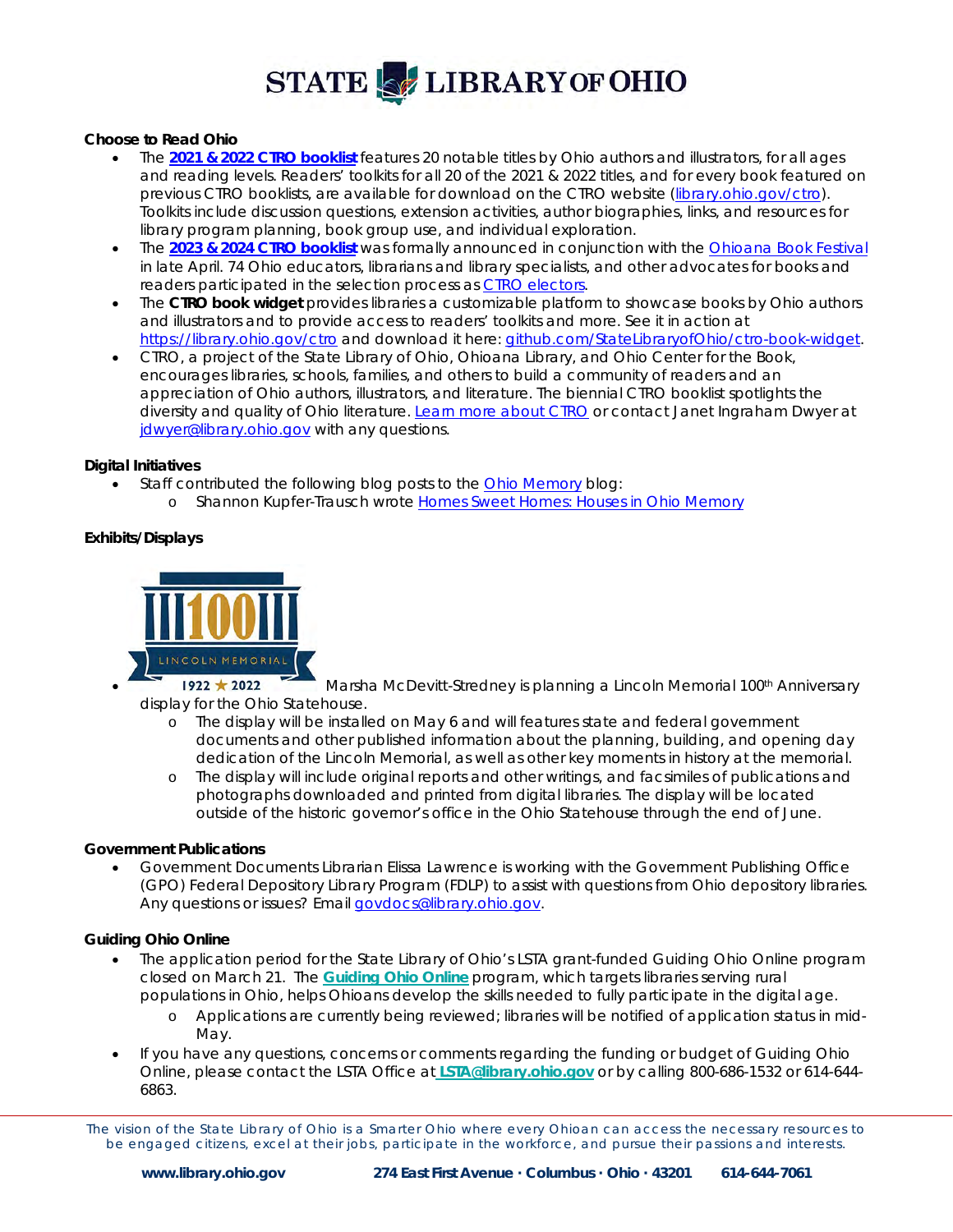• If you have any questions regarding Guiding Ohio Online trainers (hiring, best practices, etc.) please contact Anne Kennedy, Technology Consultant, at [akennedy@library.ohio.gov](mailto:akennedy@library.ohio.gov) or by calling 614-466- 1710.

#### **List of New Acquisitions**

• A list of print books, ebooks, and audiobooks recently added to the State Library's collection for April is available on our website at: [https://library.ohio.gov/collections/new-books/april-2022/.](https://library.ohio.gov/collections/new-books/april-2022/)

#### **LSTA**

- Libraries may apply for an LSTA Open Grant at any time. Information on Open Grants can be found at: [https://library.ohio.gov/services-for-libraries/lsta-grants/#AvailableGrants.](https://library.ohio.gov/services-for-libraries/lsta-grants/#AvailableGrants)
	- Open grants awarded in the month of March:
		- Dr. Samuel L. Bossard Memorial Library
			- North Canton Public Library
- Questions regarding the LSTA program should be addressed to Cindy Boyden, [LSTA@library.ohio.gov.](mailto:LSTA@library.ohio.gov)

#### **National Library Week**

• In addition to all the statistical questions we ask libraries to answer every year, the State Library asks Ohio's public libraries to share something they did in the last year that they're proud of. In honor of National Library Week, we celebrate our public libraries by sharing a small snapshot of their answers for 2021.

#### **[continued on next page]**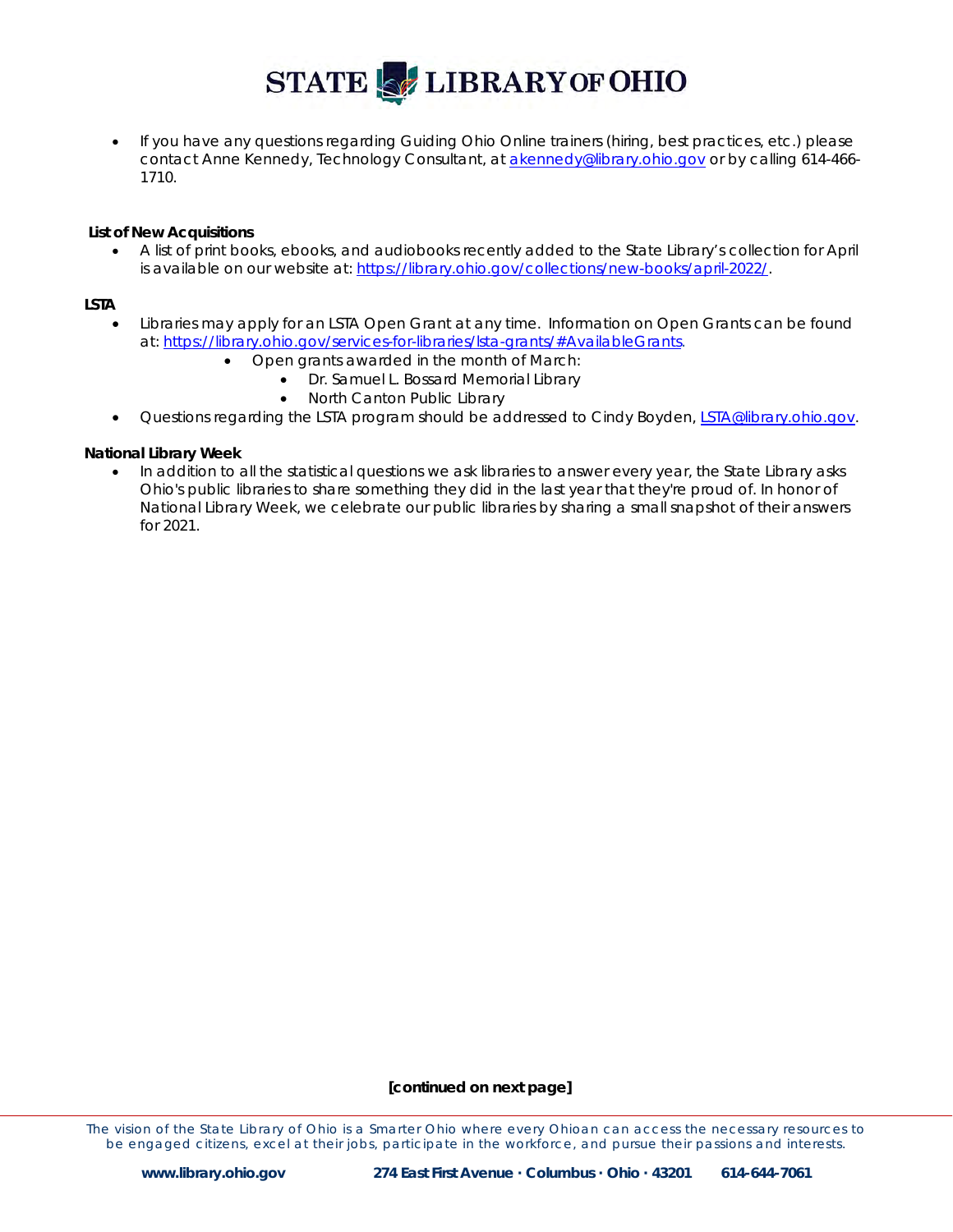## **OHIO PUBLIC LIBRARIES ARE SIMPLY THE BEST**

In addition to all of the statistical questions we ask libraries to answer every year, the State Library asks Ohio's public libraries to share something they did in the last year that they're proud of. In honor of National Library Week, we celebrate our public libraries by sharing a small snapshot of their answers for 2021.

#### **NEW & ONGOING PARTNERSHIPS**

We partnered with a local vocational high school to<br>become their main source of favory materials since<br>they closed their library at the school. We worked<br>with the English department to sign up every junior and senior for library cards. **Rossford Public Library** 

We led an ALA grant-funded community inifiative<br>centered around the book Nature's Best Hope by<br>Douglas Tallamy, which included book discussions.<br>a virtual visit from the author, and partnerships with<br>Five Rivers MetroParks educated people about the importance of native<br>plants and how to make small changes to their<br>own yards to support ecological biodivieraly, and<br>introduced the community to Homegrown National Park, a grassroots movement to create wildlife<br>corridors one yard at a time.<br>Wright Memorial Public Library

We increased both our curbside and homebound services, continued our relationship with our school<br>district which enabled us to continue to deliver books<br>for student and staff use, and increased our online<br>programs via Facebook.<br>Weston Public Library



The library system began to offer WiFi<br>hotspots and LeapPads® for circulation. Portsmouth Public Library

We added outdoor WiFi at our Main Ebrary location, covering all outdoor areas and<br>neighborhood park. We also added outdoor neighborhood park, we also added outdoor<br>seating at Main.<br>Wilmington Public Library of Clinton County

The COVID-19 pandemic presented our community mentions changes, enabling Columbus<br>
With tremendous challenges, enabling Columbus<br>
Metropolitan Library to adopt and respond to the<br>
needs of our customers. It also laid bare the growing<br>
digital divide that continues to one in fivo households in Frankfin County lacks<br>to conduct the profile of the profile of the profile of the Mid-Ohio Regional<br>Hanning Committee convened a group of more<br>from 20 public, private and nonprofit arganizations<br>t residents have the tools necessary to support<br>esidents have the tools necessary to support<br>and the oblity to fully participate in society.<br>Columbus Metropolitan Library

#### **STATE LE LIBRARY OF OHIO**

Euronichio gov<br>274 E. Fest Ave., Columbus, OH 43201

### **NATIONAL LIBRARY WEEK** April 3 - 9, 2022

We joined the Ohio Department of Health by<br>passing out COVID-19 at home test kits to our patients and those that needed them. Alger Public Library

We were a huge source for the community for COVID-19 test kits since our health department could not hand them out. Mf. Gilead Public Library

OHIO PUBLIC LIBRARIES **DISTRIBUTED OVER** 2.3 MILLION **COVID-19** AT HOME TEST KITS

We distributed over 20,000 COVID-19 test kits to our community and partnered with our County<br>Health District to provide vaccine clinics. Perry Public Library

#### **OUTREACH**

Our Outreach Department grew by leaps and bounds, planning for community book lockers and<br>a new bookmobile (hitting the road in early 2022). a new boundary and activities to homebound<br>one provided services and activities to homebound<br>and congregate living locations during pandemic<br>restrictions. From a new bus stop at the Main Ubrary<br>to relationships with the re through a Peer Recovery Specialist, our partnerships continued to grow and reap benefits for the library<br>and all its constituents. Chillicothe and Ross County Public Library

We installed a StoryWalk® at a local park, as well as added pick-up lockers at both our Main and<br>Raymond locations. Marysville Public Library

#### **COMMUNITY SUPPORT**

COMMUNITY 3 JULY TO THE READ ONES We moved our programming outdoors, where<br>we had higher than average numbers of people<br>come to classes and events. We topped off the<br>symmer Reading with a large community event,<br>which inclu to showcase resources and services available to our community.<br>Pickerington Public Library

We're most proud of our ability to provide meals and<br>enrichment activities curbside, especially during the<br>worst months of the pandemic.<br>Adams County Public Ubrary

We met the community's needs with curbside<br>delivery for COVID-19 test kits, copies and materials,<br>virtual story times, helping pations stretch their money<br>with boredom buster kits (games and puzzles), and<br>take-home kits fo

Some responses from 2021 Annual Ohio Public Ebrary Survey to the<br>State Library have been edited for clarity and brevity.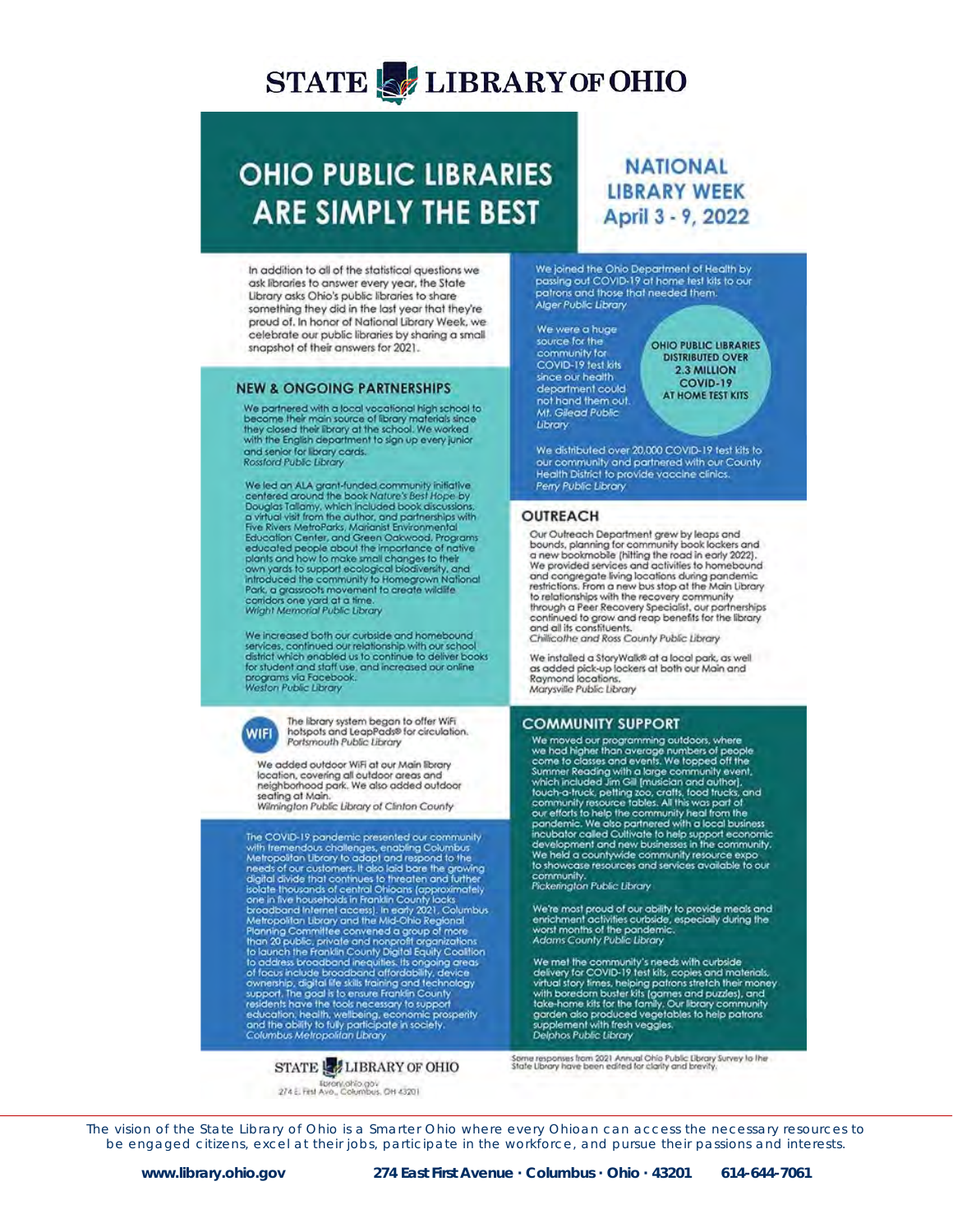

### **Ohio Digital Library**

- In the month of April, ODL has tallied 638,031 checkouts. In 2022, there have been just over 2.6 million checkouts.
	- o The most popular title in April was *[Lies and Other Acts of Love,](https://gcc02.safelinks.protection.outlook.com/?url=https%3A%2F%2Fohdbks.overdrive.com%2Fmedia%2F4483971&data=05%7C01%7Cestruble%40library.ohio.gov%7C88c4811941e54bd9229e08da2c3f91bd%7C50f8fcc494d84f0784eb36ed57c7c8a2%7C0%7C0%7C637870948775173799%7CUnknown%7CTWFpbGZsb3d8eyJWIjoiMC4wLjAwMDAiLCJQIjoiV2luMzIiLCJBTiI6Ik1haWwiLCJXVCI6Mn0%3D%7C3000%7C%7C%7C&sdata=ctZXvIGOvxE7RTLPGhafnKzfZJl4HFC0oDcTFjC6cF8%3D&reserved=0)* the featured title April 16- 22. With over 1,200 checkouts, this book about families, love, the past, and the future like the perfect way to greet the coming summer.
	- o Curious about what's being checked out? Take a look a[t the real-time checkouts and](https://insights.overdrive.com/dashboards/14922bc89c2b4de7b2bd518d0ee0b021)  [holds.](https://insights.overdrive.com/dashboards/14922bc89c2b4de7b2bd518d0ee0b021)
- In mid-March 2020, ODL enabled the opportunity for Ohioans to take advantage of the Overdrive [Instant Digital Card.](https://resources.overdrive.com/library/apps-features/instant-digital-card/) A user can sign up with his/her phone number and gain quick access to econtent via ODL. Users that sign up via the Instant Digital Card will be directed to their local library to fill out a physical library card. In April 2022, 4,097 registrations took place.

### **Ohio Digital Network [Digital Public Library of America (DPLA) Project]**

- Through April, the Ohio Digital Network (ODN) now has over **[299,000](https://dp.la/search?partner=%22Ohio%20Digital%20Network%22)** items on dp.la from 34 active contributors.
- ODN Usage Analytics through April 27:
	- o [https://ohiodigitalnetwork.org/contributors/analytics-dashboard/](https://gcc02.safelinks.protection.outlook.com/?url=https%3A%2F%2Fohiodigitalnetwork.org%2Fcontributors%2Fanalytics-dashboard%2F&data=04%7C01%7Cestruble%40library.ohio.gov%7Cd4c9ca7509c74f70110008d95043c478%7C50f8fcc494d84f0784eb36ed57c7c8a2%7C0%7C0%7C637629074259489406%7CUnknown%7CTWFpbGZsb3d8eyJWIjoiMC4wLjAwMDAiLCJQIjoiV2luMzIiLCJBTiI6Ik1haWwiLCJXVCI6Mn0%3D%7C1000&sdata=MHDhJPuhfBFHJoao3hpiFMn%2BCGqe%2FA0wBpZfcSmFxjY%3D&reserved=0)

| Total April Ohio Items Viewed on DPLA Item<br>Pages | 511  |
|-----------------------------------------------------|------|
| Total April Ohio Click Throughs                     | 842  |
| <b>Total April Ohio Events</b>                      | 1353 |

- ODN and OPLIN collaborated to offer a special award for Ohio History Day (OHD) projects. The Ohio Digitized Archives Researcher Award recognizes one outstanding Junior and one Senior Ohio History Day project demonstrating effective use of digitized resources created by Ohio's cultural heritage institutions—public libraries, educational institutions, museums and historical societies—made available through the Ohio Digital Network or an institution's own website. The project should demonstrate that the researcher has developed their own questions and ideas about their topic, has expanded the variety of resources they consult, has evaluated those sources for usefulness and bias, and has applied them to their research questions with sufficient citation for others to find those sources again.
	- o The 2022 Ohio History Day Ohio Digitized Archives Researcher Award winners are:
		- **Junior Division Winner- \$125** Student(s): Margo Brugger Paper: The Great Lakes Exposition 1936-37: A Roaring Success
		- Senior Division Winner- \$125 Student(s): Derek Combs, Matthew Davis, & Parker Williams Group Performance: The Kent State Massacre: A Debate and Eventual Failed Diplomacy Regarding Nixon's Honesty and Intension to End the War in Vietnam
- Jen Johnson and Penelope Shumaker are available to speak to libraries and cultural heritage institutions about DPLA and ODN. For details, contact Jen Johnson, [jjohnson@library.ohio.gov.](mailto:jjohnson@library.ohio.gov)
- For those interested in being a part of the ODN or who want to learn more, please visit the ODN Website and subscribe to the ODN listserv: [https://lists.library.ohio.gov/mailman/listinfo/odn.](https://lists.library.ohio.gov/mailman/listinfo/odn)
- Questions on DPLA or the Ohio Digital Network should be addressed to Jen Johnson, [jjohnson@library.ohio.gov.](mailto:jjohnson@library.ohio.gov)

#### **Practicum Student**

• Ashely Rodriguez, a student in the Kent State Library and Information Science program, completed her practicum experience at the State Library. She will graduate from Kent State in May. Ashely currently works at Southwest Public Libraries but was just tapped for a position at the Ohio History Connection.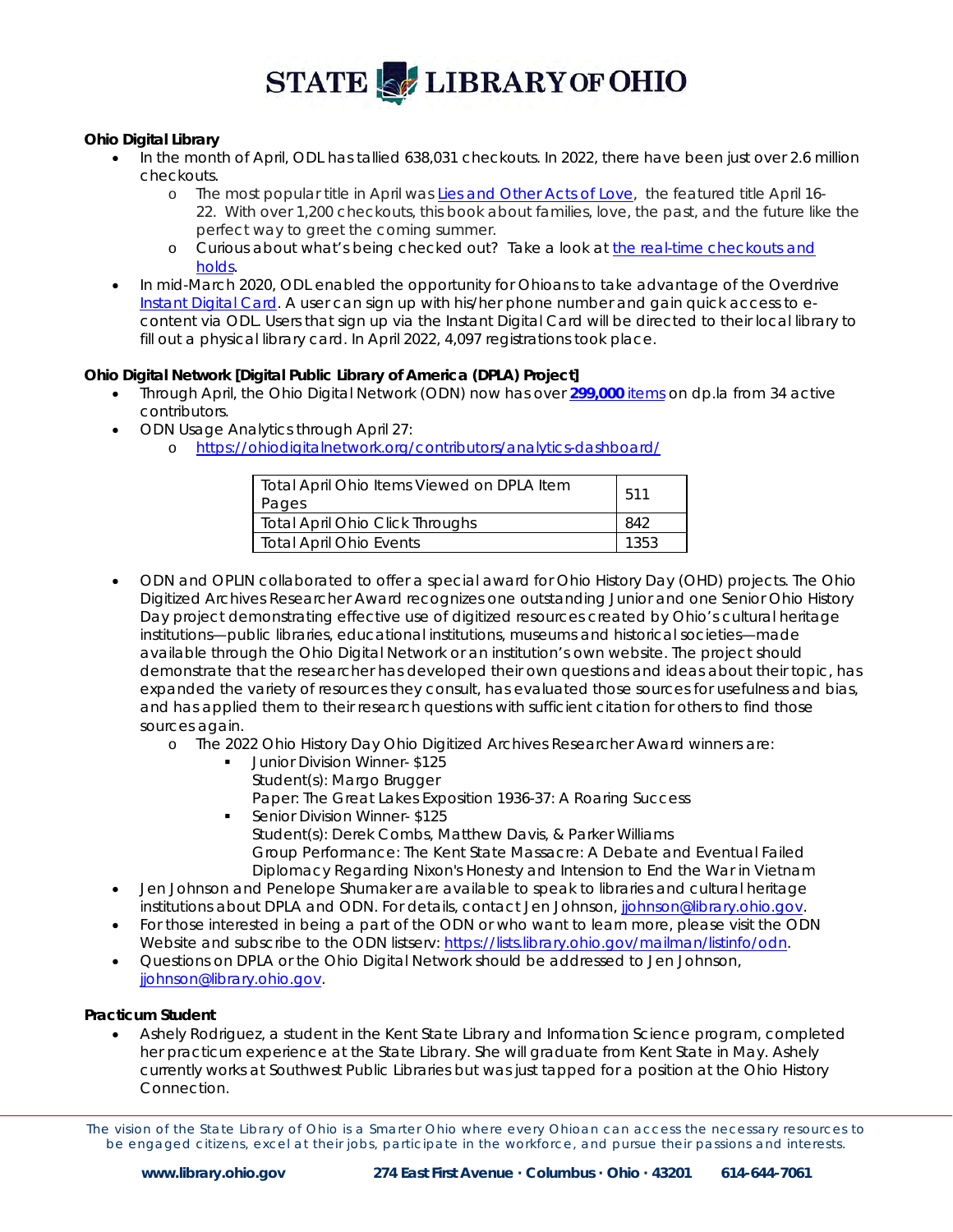#### **Presentations**

- Jen Johnson and Penelope Shumaker spoke at the Ohio Digital Network Coffee Chat: Reparative Description in Metadata, and along with Evan Struble, moderated breakout discussions amongst attendees.
- Erin Kelsey facilitated the live online session, "Critical Conversations: What to Know About Intellectual Freedom, Book Challenges, and Libraries," co-sponsored by OhioNet.
- Erin Kelsey co-facilitated the line online session, "Getting Started with the Ohio Collection Analysis Initiative (Part One)" along with Evan Struble and project partners at TeachingBooks.

#### **Professional Development**

- Marsha McDevitt-Stredney attended Critical Conversations: What to Know About Intellectual Freedom, Book Challenges and Libraries on April 18, 2022.
- David Green completed the FDLP Coordinator Certificate program.
- David Green attended Securing Your Institution's Privileged User Accounts training from EDUCAUSE on April 4.
- Andy Ingraham Dwyer attended Cybersecurity Alert for Critical Infrastructure training from CISCO on April 5.
- David Green attended Weeding Tangible Federal Depository Collections training from FDLP on April 6.
- Eric Maynard attended the MS Security Virtual Training Day: Zero Trust on April 19-20.
- David Green and Andy Ingraham Dwyer attended Azure Afternoon SQL Modernization on Azure training from Microsoft on April 21.
- Andy Ingraham Dwyer attended Power BI: Security and Governance for Your Organization training from Microsoft on April 21.
- Eric Maynard attended the MS Power Platform Virtual Training Day: Automate Business Processes on April 27.
- Andy Ingraham Dwyer attended The State of Cybercrime: April Update training from Varonis on April 27.

#### **Reimagining School Readiness**

- The State Library of Ohio is proud to support the [Reimagining School Readiness Toolkit,](https://bayareadiscoverymuseum.org/resources/educator-resources/library-toolkit) a suite of research-backed resources created for library staff to help families prepare children ages birth to 8 years for success in school and in life. The toolkit was developed by the [Bay Area Discovery Museum](https://bayareadiscoverymuseum.org/) in collaboration with the California State Library and the Pacific Library Partnership.
- On April 12, the State Library hosted an in-person Reimagining School Readiness workshop, with 27 library staff members from 18 different library systems in attendance.
- The next round of workshops are:
	- o June 16, 10 a.m. to 3 p.m. (live, virtual; [Registration now open\)](https://events.library.ohio.gov/event/9102293)
	- o August 18, 10 a.m. to 3 p.m. (in person at the State Library; registration opens in early-June)
	- o Please keep an eye on the various library listservs and traditional communication channels for full workshop details
	- o These workshops cover such topics as:
		- **EXECT** key findings from current cognitive and developmental psychology research
		- the implications of those findings for library staff's daily work
		- practical ready-to-implement ideas for activities
		- resources for staff training and for parents/caregivers
- Additional information about this initiative can be foun[d here.](https://library.ohio.gov/services-for-libraries/library-programs-development/youth-services/reimagining-school-readiness/#About) Questions regarding Reimagining School Readiness should be addressed to Penelope Shumaker [\(pshumaker@library.ohio.gov\)](mailto:pshumaker@library.ohio.gov).

#### **SEO Service Center**

- Total automation consortium circulation for the past 30 days—**821,443**
- Total number of new users created in the past 30 days—**5,428**
- Interlibrary loans initiated for the past 30 days—**675**
	- o This includes Referral Center requests and SEO items requested.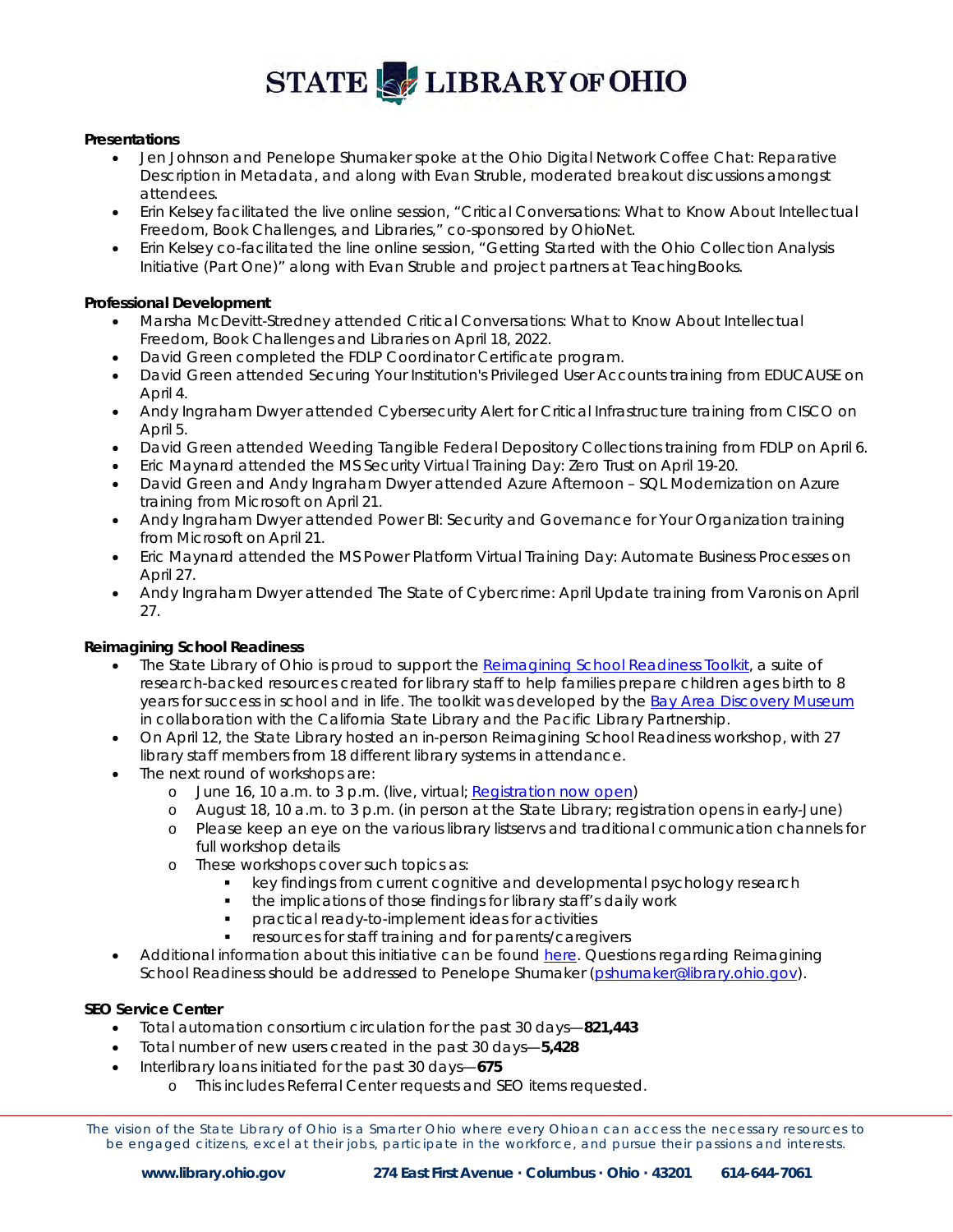- In-house periodicals filled in the past 30 days—**8**
- Total number of support tickets for the past 30 days—**630**



- OCLC Referral Center demos with SEO Member libraries
	- o Hurt-Battelle Memorial library with two staff on 3/28/22
	- o Defiance Public Library with two staff on 3/29/22
	- o Dorcas Carey Public Library with one staff on 3/30/22
	- o The demo was on the basic features offered in Referral Center:<br>Article Exchange—how to check in the article
		- Article Exchange—how to check in the article
			- How long the URL and password is valid based on days and number of times a URL is opened and where the URL and password are located
			- **Previewing the article so that it does not use one of the four opens on the URL**
		- Creating a new title new request
		- Creating a subject or periodical request
		- Receiving items
		- How to print book straps
		- Returning items
		- How to print return labels
		- How to request book club items
		- Checking in an item as received or returned and how to mark an item not received
		- How to renew an item and where it will show renewal accepted or denied
		- Closing a request if no longer needed
		- There was also an email sent that contained all the documents for tips and tricks on everyday uses in OCLC Referral Center.

#### • **Syndetics Unbound Statistics**

- o **Enterprise Catalog**
	- **9,876,883** cover images loaded in online catalog searches.
	- Syndetics Unbound enriched **83,650** (**92%**) out of **90,023** pages loaded.
	- **25,235** patron interactions with enriched content.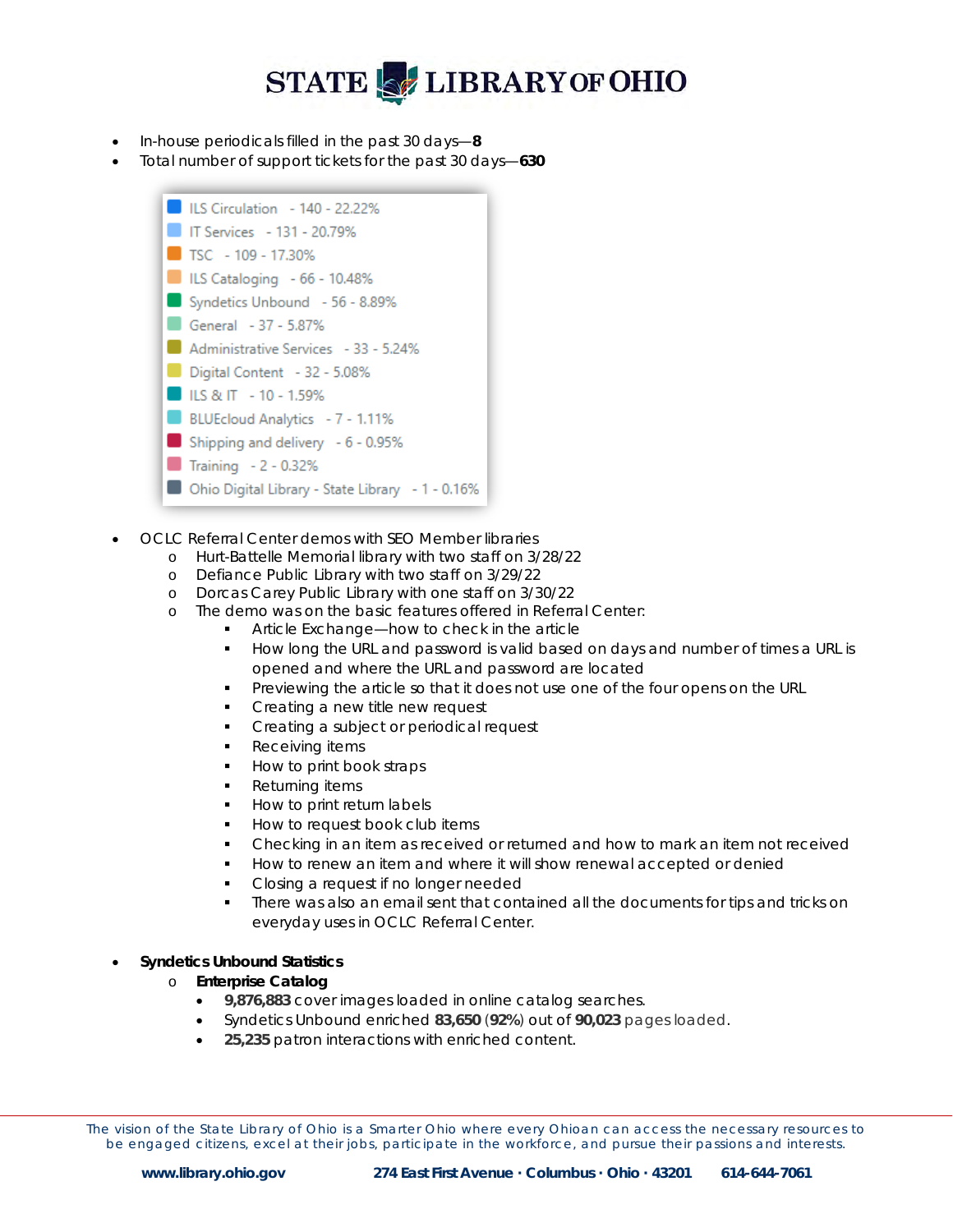• Patron interactions:

**Enrichments With Most Interactions** 





#### • **Display Widgets**

- o **56** display widgets updated.
- o **37,000** widgets loaded.
- o Patrons have interacted with display widgets **6,056** times.
- o **Newly Created Widgets:**
	- [BEL New Paperbacks](https://www.bellaire.lib.oh.us/newitems)

#### • **PatronPoint Notices**

- o **25,290** email notices sent
- o **17,110** email notices read
- o **12,300** SMS notices sent
- o **14,443** unique patrons notified

#### • **Niche Academy Stats:**

- o Serving Every Ohioan Staff Tutorials—**183** views
- o ASL Storytimes—**0** views
- o Online Catalog Tutorials—**302** views
- **SEO Training Department Activities**
	- o Statistics
		- **The majority of the month was spent sorting and delivering STAT backlog.**
	- o Presented a session on serial call numbers during an SEO Open Office Hours webinar on April 29

### • **SEO Consortium Libraries App Stats**

- o **3,526** new devices
- o **15,640** holds placed
- o **48,840** app launches
- o **41,044** total searches
- **Splashtop On-Demand Access**
	- o **13** on-demand remote sessions
- **Consortium Service Highlights**
	- o The SEO Management Team, State Library of Ohio, and OhioLINK discussed the Statewide Delivery vendor change throughout the month.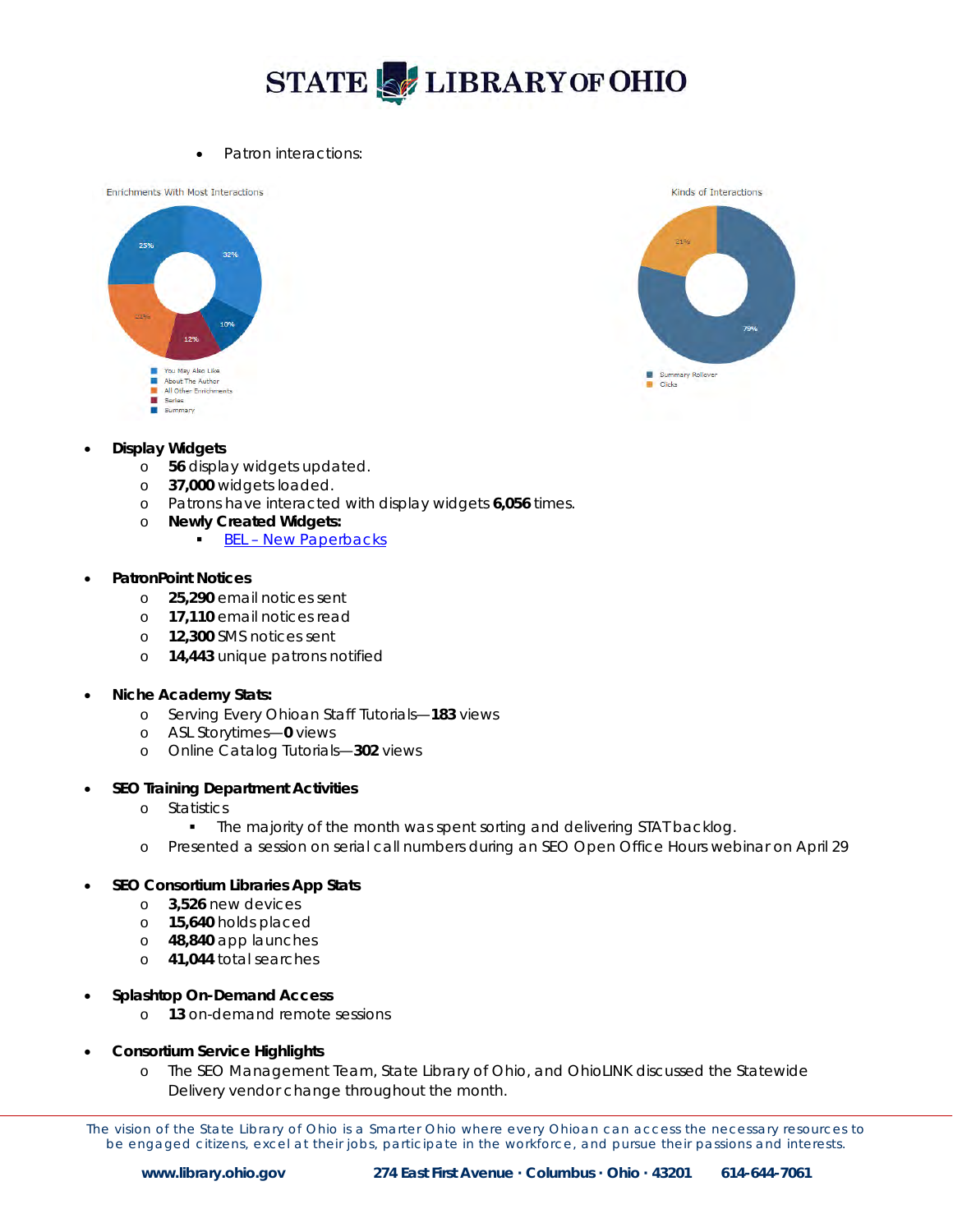- o The ILS team set up a new location for Perrysville Branch Library of Loudonville.
- o Ada Public Library and St. Clairsville Public Library went fine free. The ILS team assisted and created new circulation rules for these locations.
- o The SEO team made regular trips to the Columbus and Cleveland STAT warehouses to pick up material to be sorted and delivered. In addition, SEO rented four delivery trucks to deliver materials to libraries and colleges in the northwest, northeast, and southeast parts of the state.
- o Jay Miley visited the STAT Courier Cleveland hub on April 7.
- o Michael Postlethwait, John Stewart, and Jay Miley virtually attended the annual SirsiDynix COSUGI conference.
- o On April 22, Jay Miley attended the quarterly meeting with WhoFi.
- o On April 25th, the SEO Management Team met with Evan Struble for the SEO/LSTA monthly meeting.
- o New consortium overdue notices were implemented through the PatronPoint service on April 28.
- o The ILS team held monthly Open Office Hour on April 28. Nineteen staff members from member libraries attended.
- o Consortium holds were resumed on April 29.

#### **Service Updates**

- The Statewide Delivery System required a number of service updates as the program prepared for the transition to a new courier. On April 1, the label generation application was updated to include easy access to the manifest listing along with some internal tweaks to promote reuse of the data by downstream reporting functions. Then the entire application was cloned, and a standalone instance was placed into service for OhioLINK & SearchOhio location labels.
- In addition to the label application updates, the Customer Service and Bag Count forms were also updated to provide a more efficient submission process for libraries and to maintain the integrity of the data for use by downstream reporting functions.

#### **Space Planning**

- Libraries currently receiving space planning services from State Library consultants include:
	- o Baldwin-Wallace University Library
	- o Galion Public Library
	- o Huron Public Library
- Please contact Mandy Simon, Library Consultant, a[t msimon@library.ohio.gov](mailto:msimon@library.ohio.gov) with questions regarding this service.

#### **Staffing**

- Cindy Boyden, Library Consultant/LSTA Coordinator, has accepted a position as Senior Program Officer for the Grants-to-States program at the Institute of Museum and Library Services (IMLS) and will be leaving the State Library on Friday, May 6.
- Due to the COVID-19 pandemic, and with the support of the State of Ohio, State agencies may make allowances for State employees to continue to telework. At this time, a majority of State Library LPD staff are working from their homes. While office phone lines are being checked/forwarded, email remains the best way to get in touch with LPD staff at this time. Email contact information can be found [here.](https://library.ohio.gov/about/staff/#programs)

#### **Statewide Delivery**

- An Open House was held on National Library Workers Day at Priority Dispatch's Columbus warehouse location.
	- o Over 100 members of the Ohio library statewide delivery community attended the event to meet key Priority Dispatch staff, learn about the new delivery system, and see the Columbus hub before their delivery operations began.

The vision of the State Library of Ohio is a Smarter Ohio where every Ohioan can access the necessary resources to be engaged citizens, excel at their jobs, participate in the workforce, and pursue their passions and interests.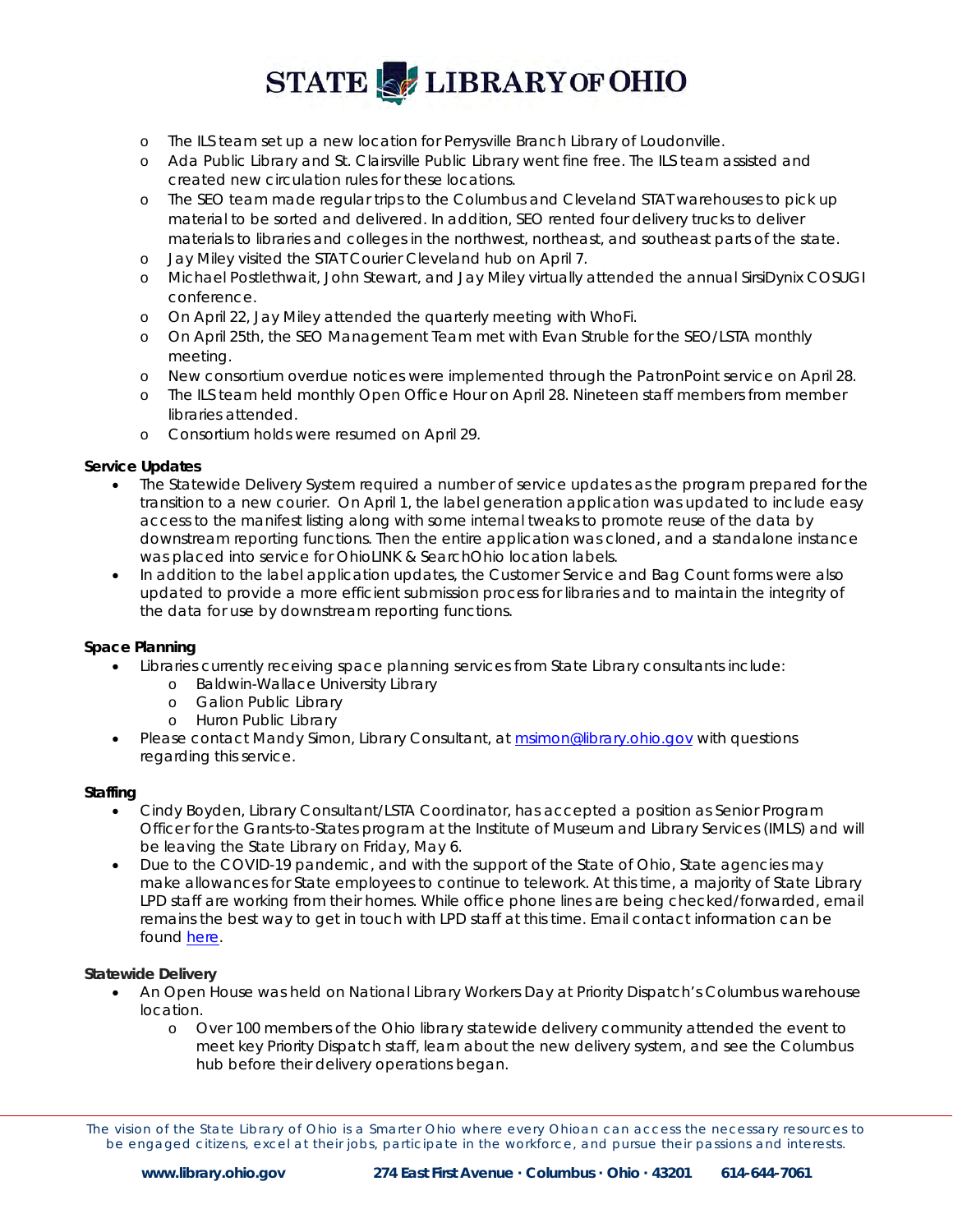- o State Library representatives State Librarian Wendy Knapp, Fiscal Services Manager Jamie Pardee, Associate State Librarian for Library Development Evan Struble, Executive Secretary to the State Librarian Julia Ward, Marketing & Communications Director Marsha McDevitt-Stredney, Data Systems Manager Eric Maynard, Director of Operations and Technology at SEO Service Center John Stewart, Library Customer Services Manager at SEO Service Center Jay Miley, and Delivery Services Coordinator at SEO Service Center Jamie Price attended the event, as well as OhioLINK Associate Director of Discovery and Delivery Theda Schwing.
- Priority Dispatch began to make library delivery stops on April 18. In addition to the new labels and updated customer service form, information about the service is available at our site: [https://library.ohio.gov/services-for-libraries/statewide-delivery/.](https://library.ohio.gov/services-for-libraries/statewide-delivery/) The cooperation of the library community throughout the transition has helped to facilitate a smoother process than the one experienced last fall. The State Library of Ohio and OhioLINK will continue to monitor the program and ensure service levels are maintained/upheld.

### **Strategic Planning**

- Libraries currently receiving strategic planning services from State Library consultants include:
	- o Huron Public Library
	- o Defiance Public Library
	- o Wayne County Public Library
	- o Wagnalls Memorial Library
	- o Jackson City Library
	- o Fairfield County District Public Library
	- o Fairport Harbor Public Library
	- o Elyria Public Library
- If you have questions about the [State Library's strategic planning services,](https://library.ohio.gov/services-for-libraries/strategic-planning/) or would like to be placed on the waiting list for this service, please contact Evan Struble at [estruble@library.ohio.gov.](mailto:estruble@library.ohio.gov)

### **Summer Food Service Program**

- Many libraries in Ohio and around the USA participate in the **Summer Food Service Program** (SFSP), a USDA-funded program that provides free meals and snacks to children ages 0-18 in communities with high levels of need. Besides the obvious benefits of addressing hunger and supporting vulnerable youth, SFSP participation benefits libraries through:
	- o Access to new user groups, especially underserved and marginalized populations
	- o Increased visibility of the library as a community asset
	- o Opportunities for new partnerships
	- o Positioning of the library as an important stakeholder in community well-being and positive child outcomes
	- o Support for summer library programming through increased attendance
- If you are already an SFSP site or have been in the past, work with your current/previous sponsor to prepare for summer 2022.
- If you want to become an SFSP site, the Collaborative Summer Library Program offers a thorough, clear how-to guide for libraries: **[Libraries and Summer Food](https://www.cslpreads.org/libraries-and-summer-food/)** provides a step-by-step for libraries interested in becoming SFSP sites, or otherwise getting involved in addressing child food insecurity during the summer.
- The [Children's Hunger Alliance](https://childrenshungeralliance.org/provider-services/summer-programs/contact-summer-programs/) can serve as an SFSP sponsor for eligible sites in all 88 Ohio counties for distribution of shelf-stable meals and snacks that meet nutrition guidelines. You may also consider completing the [Ohio Department of Education's Potential Sponsor Survey.](http://education.ohio.gov/Topics/Student-Supports/Food-and-Nutrition/Summer-Food-Service-Program/2013-Summer-Food-Service-Program-Potential-Sponsor) The ODE administers the SFSP statewide and identifies new sponsors and sites through this survey.
- The State Library also offers a basic guide for Ohio libraries: [library.ohio.gov/summer-food.](https://library.ohio.gov/services-for-libraries/library-programs-development/youth-services/summer-food-service-program/)

The vision of the State Library of Ohio is a Smarter Ohio where every Ohioan can access the necessary resources to be engaged citizens, excel at their jobs, participate in the workforce, and pursue their passions and interests.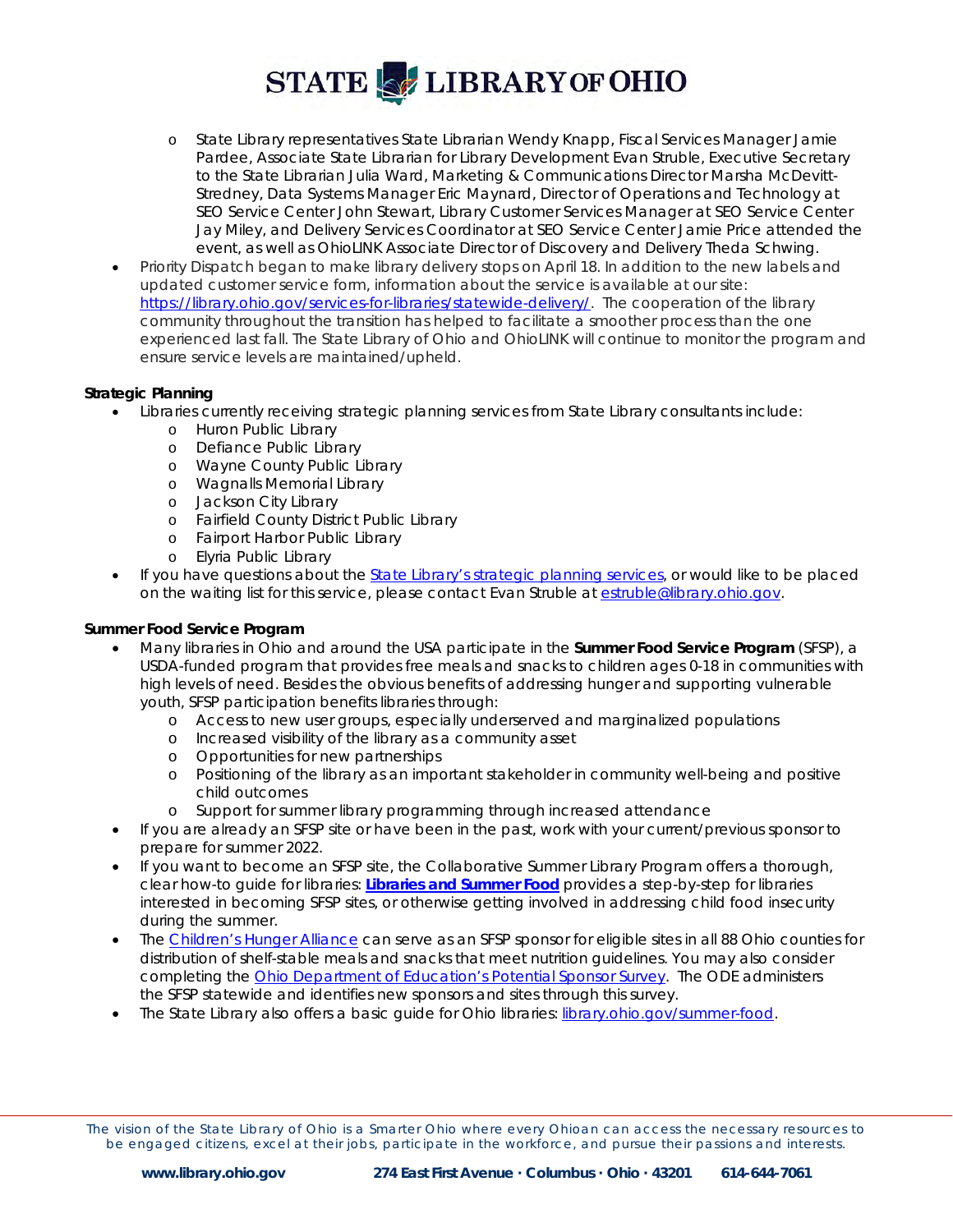• **Please note that the waivers that granted the USDA flexibility to expand SFSP and ease requirements on meal distribution during the pandemic are set to expire on June 30.** A message was posted to Ohio library listservs including [Library Youth Services,](https://lists.library.ohio.gov/mailman/listinfo/libraryyouthservices) [OPLINlist,](https://www.oplin.ohio.gov/content/oplinlist) and [SmLibs](https://lists.library.ohio.gov/mailman/listinfo/smlibs) on March 28 with details and suggested strategies for libraries. Contact Janet Ingraham Dwyer at [jdwyer@library.ohio.gov](mailto:jdwyer@library.ohio.gov) with questions or for a copy of that message.

#### **Summer Library Program/Summer Reading Program**

- All workshops for the 2022 Summer Library Program have taken place. Library staff who didn't have an opportunity to attend a workshop, or who want to explore additional learning opportunities to support SLP planning, may see this [list of recorded webinars and self-paced content](https://library.ohio.gov/services-for-libraries/library-programs-development/youth-services/ohio-summer-library-program/#Workshops) on the [Ohio](https://library.ohio.gov/services-for-libraries/library-programs-development/youth-services/ohio-summer-library-program/)  [Summer Library Program website.](https://library.ohio.gov/services-for-libraries/library-programs-development/youth-services/ohio-summer-library-program/)
- **Ohio State Parks, the Ohio State Fair, and the Ohio Renaissance Festival are supporting Ohio public libraries' summer programming with coupon incentives**. Any Ohio public library may, at its discretion, distribute these coupons. Contact *dwyer@library.ohio.gov* if you work at a public library and need the download links and instructions.
- **The Greater Cleveland Aquarium is supporting Ohio public libraries' summer programming with two special offers.** For summer 2022, Ohio public libraries may book a specially discounted 45-minute virtual program developed for libraries by the Aquarium's education staff. Ohio public libraries may also purchase at half price a 4-pack of admission vouchers to use as SLP prizes. See the Greater Cleveland Aquarium special offer flyer for details on both offers: <https://library.ohio.gov/documents/cle-aquarium-2022/>
- The **2022 Collaborative Summer Library Program manual** is made available to every Ohio public library building and is fully supported by federal LSTA funds administered by the State Library of Ohio. The 2022 CSLP slogan is "Oceans of Possibilities." The program features artwork by Sophie Blackall on the theme of Oceanography.
- Starting with the 2017 program ("Build a Better World"), CSLP fully owns the artwork for each program year and makes it available to CSLP member libraries in perpetuity. All Ohio public libraries may use all artwork and slogans (from 2017 on), year-round, for summer or winter reading programs or any other programming or publicity use within CLSP's [Rules of Use.](https://www.cslpreads.org/rules-of-use/)
- Contact Janet Ingraham Dwyer at [jdwyer@library.ohio.gov](mailto:jdwyer@library.ohio.gov) with any questions about SLP.

#### **Take 5**

- The 2022 Take 5 event, **Take 5: Let's Talk About It**, will be on Friday, May 6 at the Main Library, Columbus Metropolitan Library. The event will feature Columbus-based author, artist, filmmaker, educator and mentor [Donte Woods-Spikes](https://www.dontewoods-spikes.com/) and Jackie Calderone, founding director of multidisciplinary youth arts and mentoring program [TRANSIT ARTS.](https://transitarts.com/) Se[e https://library.ohio.gov/take5](https://library.ohio.gov/services-for-libraries/training-and-professional-development/take-five-program/) for more information.
- Take 5 is a day of dialogue and discovery for public library teen and youth services specialists, school librarians, and other youth advocates. Take 5 events feature active learning opportunities, speaker sessions with allies outside the library field, hands-on activities, and networking.

#### **Tours**

• The Association for Rural & Small Libraries Board received a tour of the State Library during their Board Retreat held at the Library.

#### **WebJunction**

• There was a total of 82 WebJunction course completions in April 2022, down from 260 in March. Individuals completing courses included the following types of libraries: 48 from public, 15 from academic, 12 from school, 5 from unidentified, 1 from state agency, and 1 from independent.

The vision of the State Library of Ohio is a Smarter Ohio where every Ohioan can access the necessary resources to be engaged citizens, excel at their jobs, participate in the workforce, and pursue their passions and interests.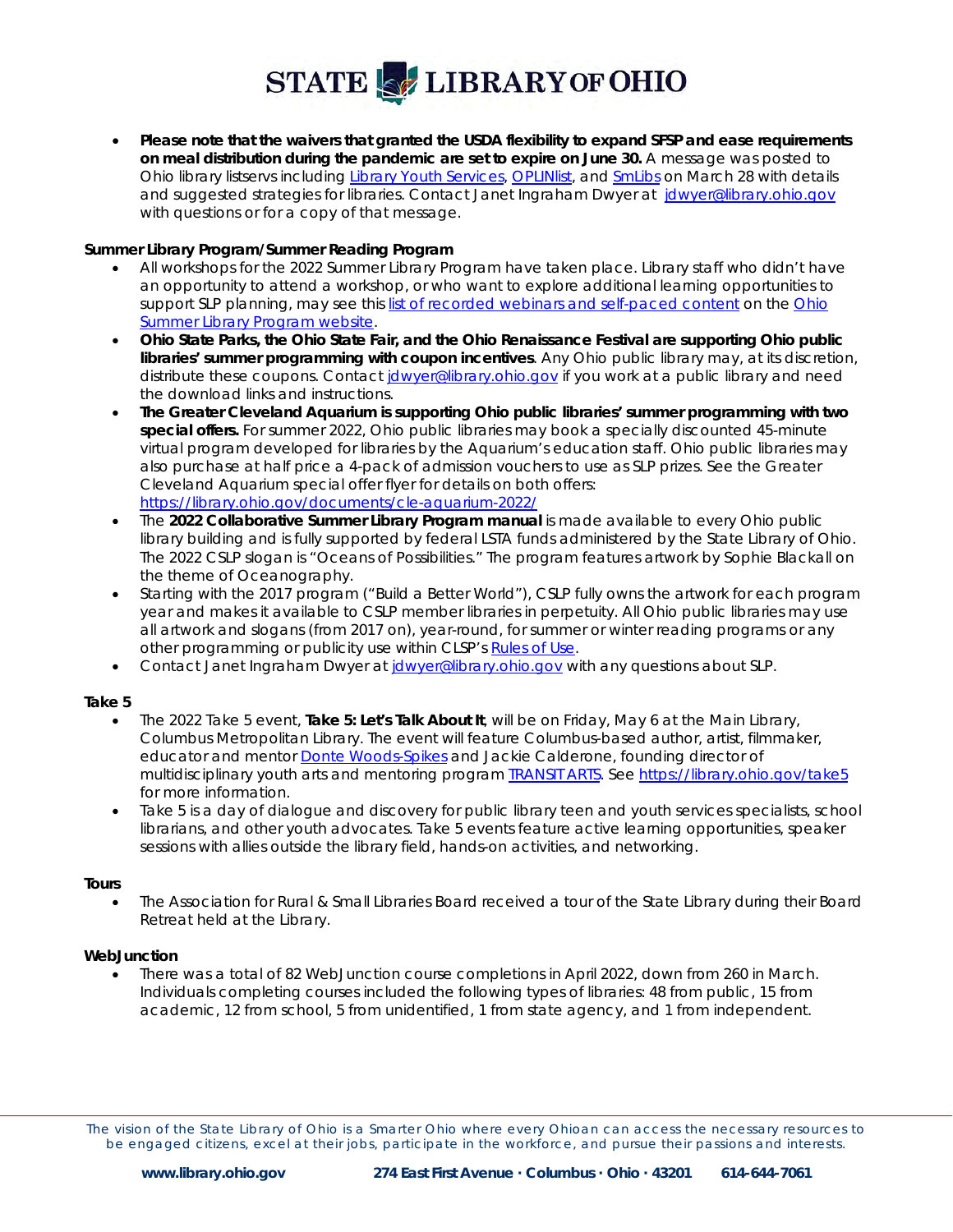



| <b>Months</b>      | 2022 | 2021 | 2020 | <b>Grand Total</b> |
|--------------------|------|------|------|--------------------|
| January            | 140  | 145  | 4    | 289                |
| February           | 166  | 156  | 10   | 332                |
| March              | 260  | 172  | 31   | 463                |
| April              | 82   | 159  | 76   | 317                |
| May                |      | 177  | 43   | 220                |
| June               |      | 104  | 41   | 145                |
| July               |      | 122  | 191  | 313                |
| August             |      | 144  | 139  | 283                |
| September          |      | 178  | 133  | 311                |
| October            |      | 132  | 119  | 251                |
| November           |      | 276  | 134  | 410                |
| December           |      | 73   | 144  | 217                |
| <b>Grand Total</b> | 648  | 1838 | 1065 | 3551               |

#### **[continued on next page]**